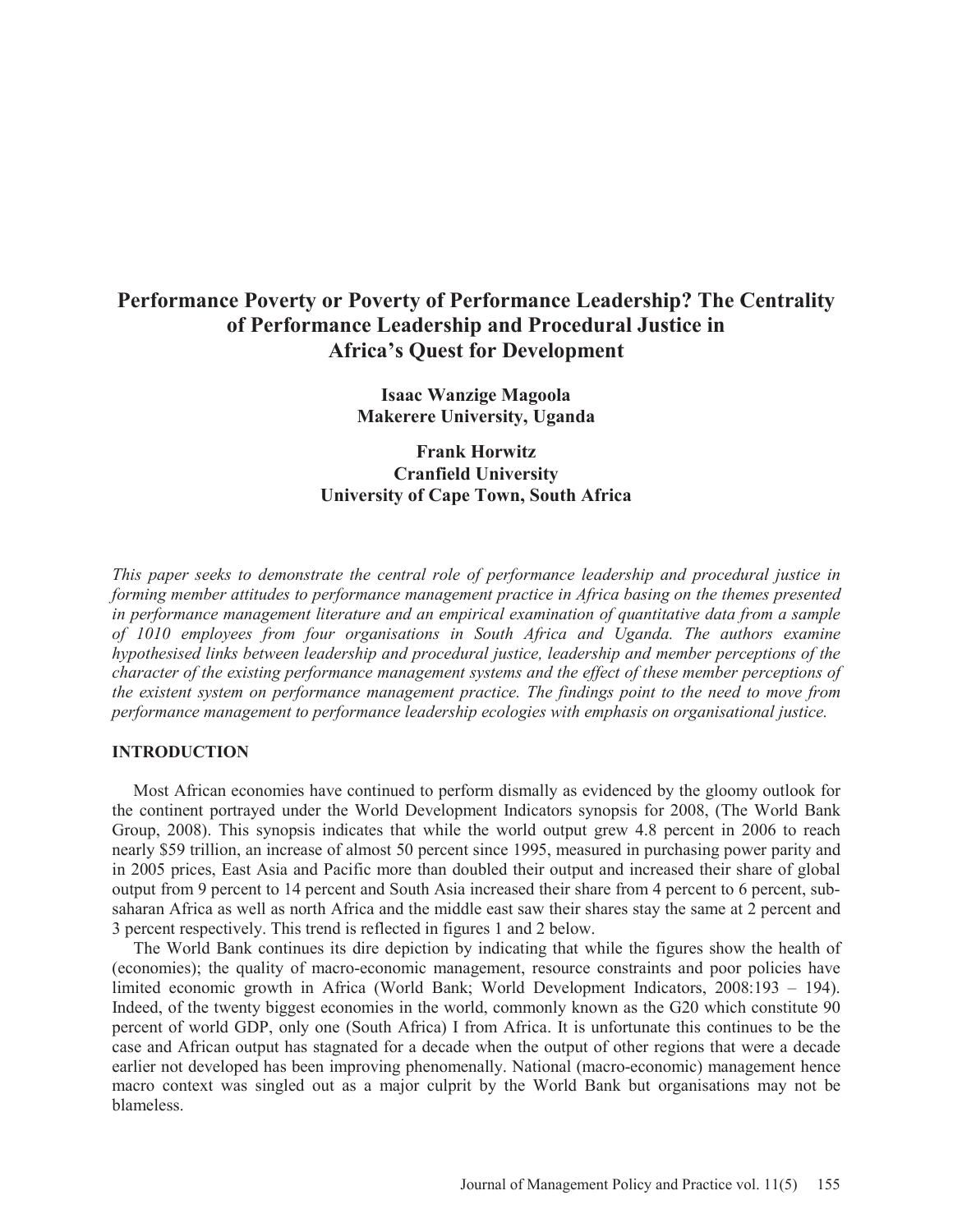## **FIGURE 1: 1995 WORLD OUTPUT; US\$39.4 TRILLION(SOURCE: 2008 WORLD DEVELOPMENT INDICATORS)**



**FIGURE 2: 2006 WORLD OUTPUT; US\$58.6 TRILLION (SOURCE: 2008 WORLD DEVELOPMENT INDICATORS)**



 National output is an aggregate of organisational outputs even when these outputs are impacted on by national failure be this institutional or otherwise. Performance management is an important strategic function in a company's and indeed a nation's performance. Yet the nature of performance management in organisations in Africa given the specific contextual [macro (national) level and the micro (organisational)] conditions under which it is practiced leave a lot to be desired. These conditions impinge on organisational functioning and by implication performance management in specific ways given the thesis that "the social environment in which organisations operate shapes their work behaviours. Thus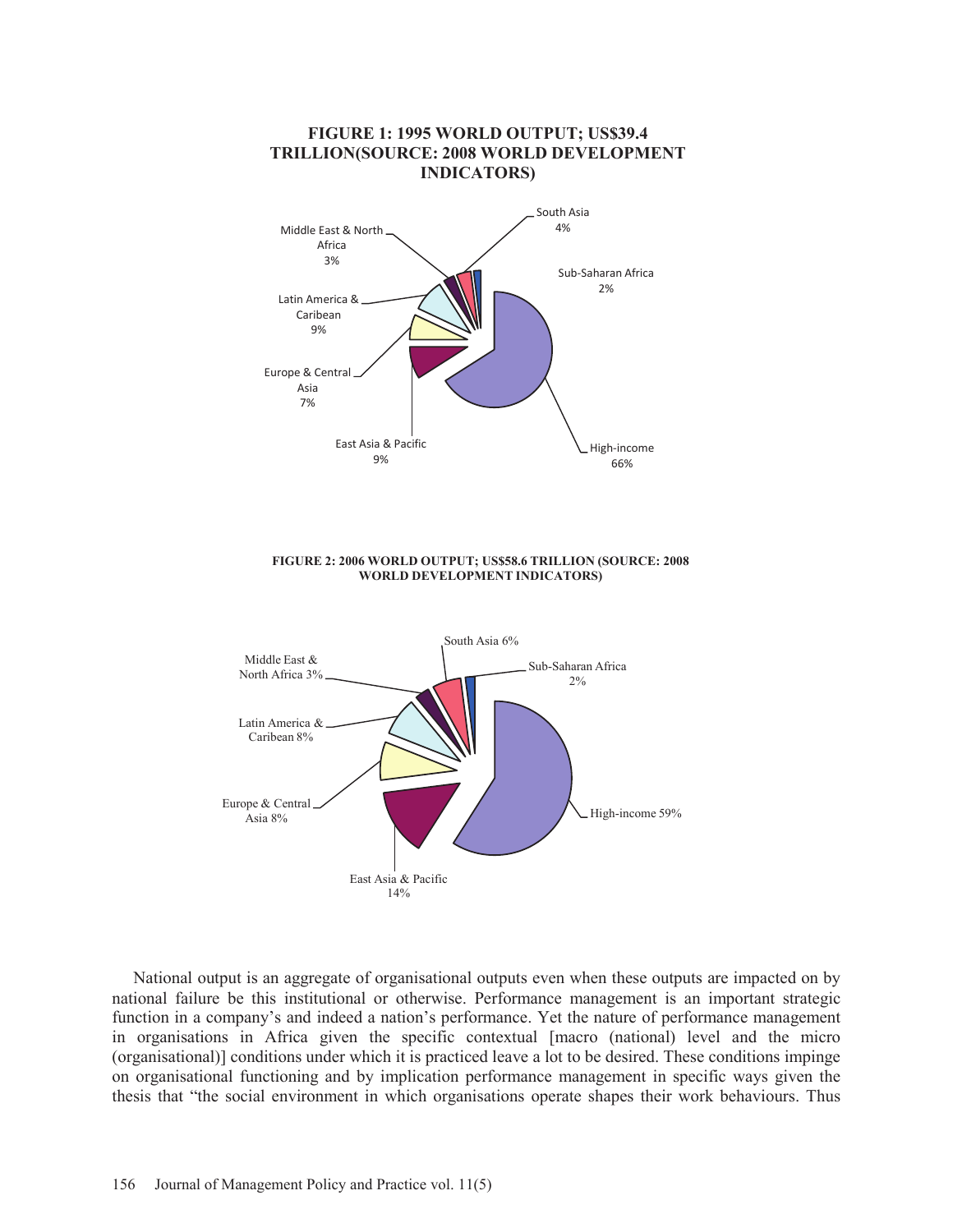changes in the social, political and economic environment undoubtedly influence organisational practices" (Beugre, 2002, pp.1091 – 1092).

## **LITERATURE REVIEW**

#### **Performance Management**

 Performance refers to the process of effecting organisational objectives (Flapper *et al.*, 1996) by ensuring congruence between the relevant elements. There has to be congruence between internal organisational elements and between the internal and the environment elements for both efficiency and effectiveness to obtain (Beer, 1980). Performance management is broader than the old, once a year appraisal approach (Austin *et al.*, 1995; Bernardin *et al.*, 1995) and is a more continuous and integrated approach that is clearly linked to business performance, personal and organisational development, corporate strategy and culture (Bernadin and Rusell, 1998) and pivoted on leadership (Armstrong, 2001) and senior or top management commitment (Kane *et al.*, 1999). It focuses on supporting to the fullest, capabilities of employees working in organisations and mutually designing the process and instruments and agreeing the variables to be measured for organisational mission achievement (Ahamed, 1999; Armstrong, 200 and Lowe, 1993).

#### **Performance Leadership**

 Leadership has been either explicitly or implicitly recognised as a crucial factor in the development or adoption of 'best' performance management practice (Ahamed, 1999, Kane, 1999 and Armstrong, 2001). van Rensburg (1999) proposed that organisations that make performance management work are those not only with an intensive drive for business results but also whose leadership initiates a drive for beating standards of excellence. In arguing this way, van Rensburg placed leadership at the centre of performance management. A similar view appears to be held by Bolino *et al.* (2002) who hold that individuals are likely to go beyond their formal job requirements (stretch their performance to greater heights) when they have supportive and inspirational leadership.

#### **Procedural Justice**

 The literature attaches significant value to organisational member perception of the justness of processes by which performance management outcomes are arrived at (Landy *et al.*, 1978; Loventhal, 1980; Folger and Greenberg, 1985; Greenberg, 1986/1987; Lind and Tyler, 1988; Folger and Konovsky, 1989; Organ, 1990; McFarlin and Sweeney, 1992; Cropanzano and Folger, 1996; Cropanzano and Greenberg, 1997; Konovsky *et al.*, 1987 and Beugre, 2002). The recommendation by Williams (1998) is that procedural justice is enhanced by solicitation of employee inputs, existence of a two way communication system during the process, ability of employees to challenge or rebut the evaluation and consistence in the application of standards.

*Hypothesis 1: Performance leadership is significantly associated with procedural justice* 

*Hypothesis 2: Performance leadership significantly predicts perceived system orientation* 

*Hypothesis 3: Perceived system orientation is associated with member affect for performance management practice* 

## **RESEARCH DESIGN AND METHODOLOGY**

#### **Sample**

 Research participants were 1,010 employees drawn from entry level personnel up to second level supervisors of four organisations. Two of the organisations [South Africa South African Breweries (198 employees) and Rand Water (265 employees)] were from South Africa and two [National Water and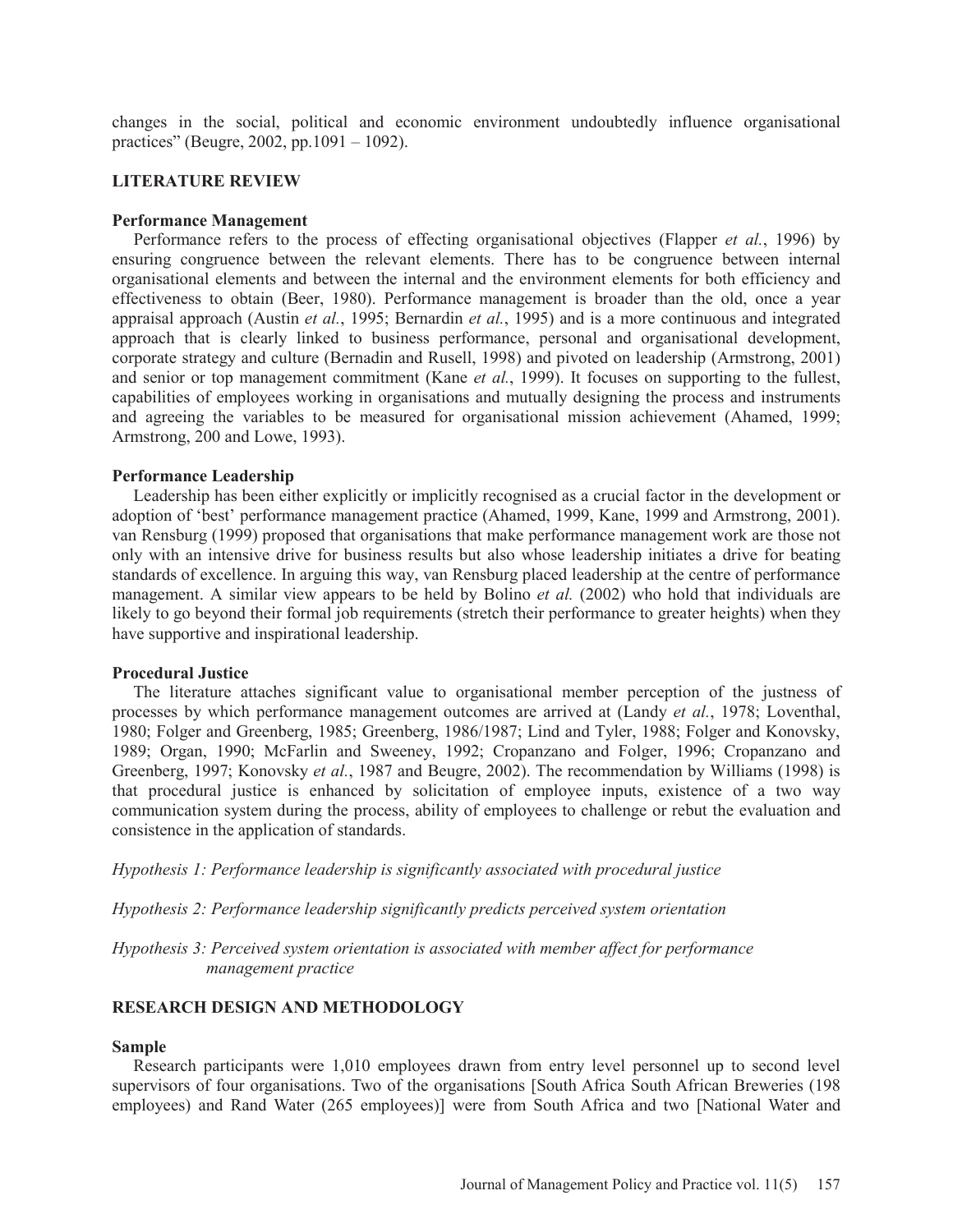Sewerage Corporation (243 employees) and Uganda Revenue Authority (304 employees)] were from Uganda. From the sample of 1,010 employees selected for the study, 267 (26.44%) responded and 250 responses (24.75%) were usable. Of the usable responses, 22.4% (56) were from South African Breweries, 19.6% (49) from Rand Water Board, 24.8% (62) from National Water and Sewerage Corporation and 33.2% (83) from Uganda Revenue Authority.

# **Data Collection**

 The study used a quantitative research design where the data were collected by means of a questionnaire accompanied by a cover letter explaining the aim of the research physically distributed to the respondents at their work units by research assistants. The constructs and related variables which were measured with a combination of four-point, five-point and six-point Likert scales are listed and defined in Table 1. The content span of the questionnaire was developed after abstraction of items relevant for the measurement of specific constructs from the literature and reports of previous research. The content validity of the items measuring specific concepts/constructs was ascertained by a combination of methods that included comparison of the items on the instrument to the relevant literature to confirm that the items were integral components of the leadership and procedural justice and incorporation of well-validated measures for fairness from previous research. For example the original Job Descriptive Index (JDI) from which some items to measure performance management fairness were adapted had consistent convergent and discriminant validity using the multi trait-multi method matrix. Random split half correlation coefficients for promotions and supervision were 0.75 and 0.77 respectively and the correlations corrected to full length by the Spearman Brown formula were 0.86 and 0.87 respectively. These two items were considered up to date and relevant for this study following Hanish's (1992) evaluation of the scoring system using polychotomous item response theory (Price, 1997) after which he declared the "scoring procedure…still justified today" (382). Watson's study from which some of the performance management affect measures were adopted reported very high convergent and discriminant correlations (0.74 and 0.65), alpha reliabilities of 0.88 for positive affect and 0.87 for negative affect and test-retest coefficients of 0.68 and 0.71 which have been describes as excellent (Price, 1997: 438). The Minnesota Satisfaction

| TABLE 1                                                             |
|---------------------------------------------------------------------|
| <b>OPERATIONAL DEFINITIONS, COMPONENTS AND SOURCES OF VARIABLES</b> |
| <b>INCLUDED IN THE STUDY</b>                                        |

| <b>Variable</b>           | <b>Operational definition</b>                                                                                                                                                                                                                                                                          | <b>Components</b>                                                                                                                                                                                                                                                                             | <b>Source</b>                              |
|---------------------------|--------------------------------------------------------------------------------------------------------------------------------------------------------------------------------------------------------------------------------------------------------------------------------------------------------|-----------------------------------------------------------------------------------------------------------------------------------------------------------------------------------------------------------------------------------------------------------------------------------------------|--------------------------------------------|
| Performance<br>leadership | immediate management<br>Top<br>and<br>engagement in performance related<br>problem<br>solving,<br>recognising.<br>coaching,<br>rewarding,<br>supporting,<br>mentoring, consulting and informing.                                                                                                       | Diffusion of leadership and<br>(a)<br>followership throughout the<br>organisation<br>(b) Leadership development programmes<br>Immediate performance leadership<br>(c)<br>Executive evenness and openness<br>(d)<br>Executive honest prioritisation of<br>(e)<br>performance management        | MSQ,<br>MIG and<br><b>MIT</b>              |
| Procedural<br>justice     | Perceived fairness of the process by<br>which PM outcomes are arrived at,<br>employee<br>solicitation of<br>inputs,<br>existence of a two way communication,<br>ability of employees to challenge or<br>rebut the evaluation, prior standards<br>specification and their<br>consistent<br>application. | Objectivity (accuracy of information<br>(f)<br>arrive at assessments,<br>used to<br>accounting from extraneous effects)<br>Fairness (consistence, freedom from<br>(g)<br>bias, existence of plans for improving<br>weak performance such as coaching,<br>mentoring, training and development) | MSQ,<br>ArM,<br>and<br><b>MIT</b><br>ditto |
| Member<br>outcomes        | Perceptions and attitudes developed<br>among organisational members as a<br>result of their experience of PM                                                                                                                                                                                           | Perceived system orientation<br>(h)<br>Member affective responses to the<br>(1)<br>system                                                                                                                                                                                                     | <b>MSQ</b>                                 |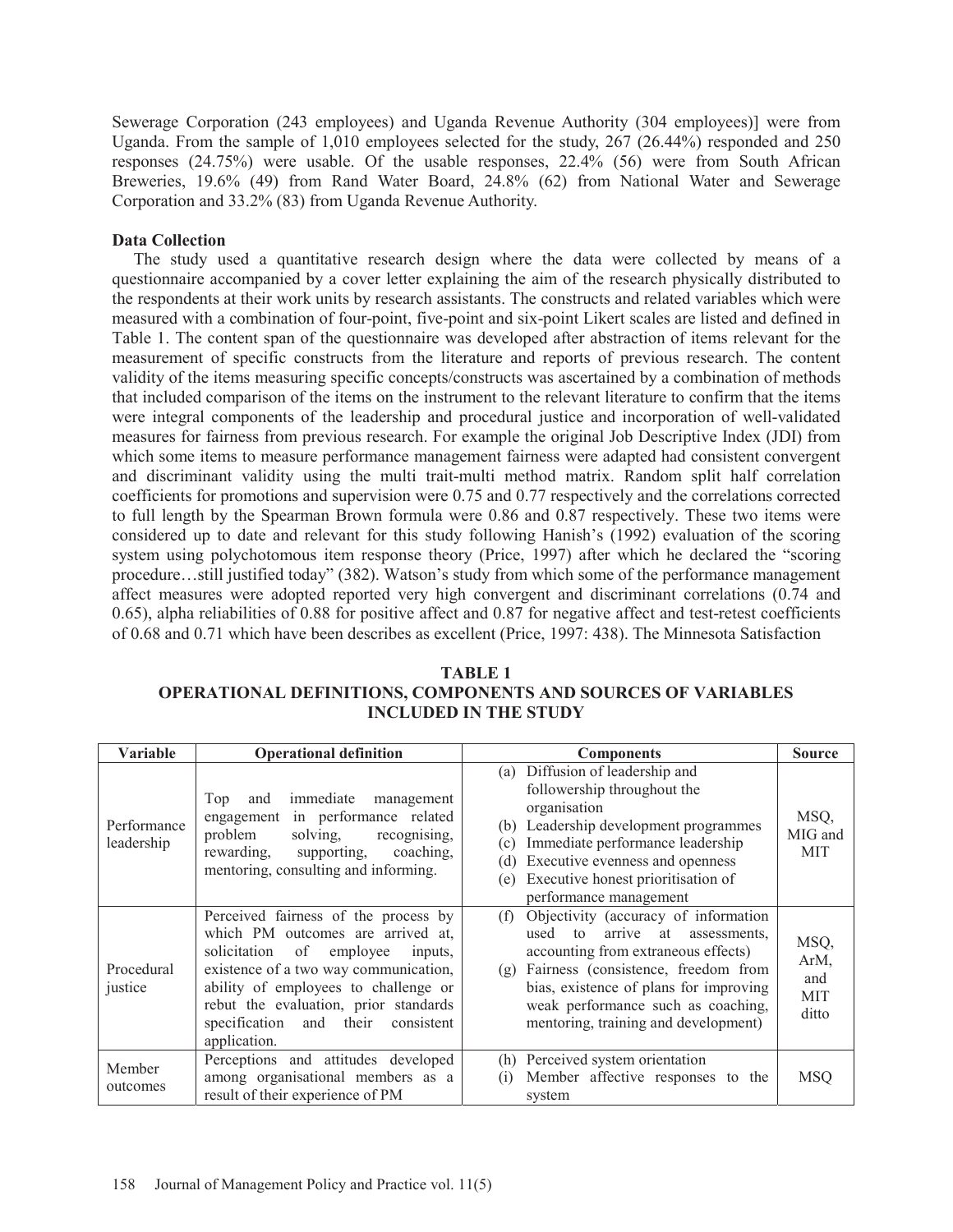Questionnaire (MSQ) scale from which some items regarding member satisfaction were adopted had construct validity in its original tests and this was validated by comparison with extracts from the literature in this current study before inclusion. The median Hoyt internal reliability of 0.80 in the original study (Price 1997: 482) was impressive. Measures developed by the author were factor and reliability analysed and the instrument rigorously pilot tested. Alpha reliabilities of the leadership factors were 0.88 the inter-item correlation coefficient for performance management prioritisation items was .5. The alpha and 0.79 for immediate performance leadership and executive openness and evenness respectively while reliabilities for the procedural justice factors were 0.84, 0.83, 0.89 and 0.52 for objectivity, fairness, standards abidance and prior specification of standards respectively while the inter-item correlation coefficients for supervisory humaneness and active redress system were 0.78 and 0.65 respectively. Regarding perceived system orientation and affect, the alpha reliabilities were 0.73 and 0.94 respectively.

## **Inferential Statistics**

 Parametric and non-parametric models were used to investigate the associations between variables, differences among different sub-groups and how several independent variables might explain a dependent variable. Our preference was to use multivariate analyses unless it was untenable. First, to investigate the multivariate associations between context, practice and member outcomes, multivariate analysis of variance (MANOVA) was used given its superiority over the bivariate analysis of variance (ANOVA) – (Sakaran, 2000:409 and Field, 2006). The data that violated the equality of covariance and the homogeneity of variance assumptions during the MANOVA procedure were further examined using nonparametric tests (the Kruskal-Wallis H, the Welch F and the Brown-Forsythe F). Those data that were not amenable to a multivariate analysis were subjected to the bivariate parametric analysis of variance (ANOVA) and if they violated the homogeneity of variance assumption they were analysed using nonparametric analysis. Following Field (2006), the significant MANOVA results were followed up using the parametric discriminant analysis technique to discover which specific dependent variables contributed most the differences between organisations. Following the variance analyses above and theoretical dictates that showed some links between variables, the predictive power of selected independent variables was assessed using multiple hierarchical regression. Due to the lack of cross-validation power by Wherry's formula which SPSS uses to derive R<sup>2</sup>adj, the cross-validity of the predictive power of the independent variables was established using Stein's cross validation formula proposed by both Stevens (1999:275) and Field (2006) as the formula that ought to be used if one is "interested cross-validity predictive power". This formula is given by;

$$
R^{2_{\text{adj}}} \text{(rendered by \text{Stephens as } p^{\text{-}2}\text{)}} = 1 - \left[\frac{n-1}{n-k-1}\right] \left[\frac{n-2}{n-k-2}\right] \left[\frac{n+1}{n}\right] (1 - R^{2})
$$

Where n is the number of cases and k is the number of predictors in the model.

## **RESULTS**

The results are presented in line with the hypothesised associations above.

## **Relationship Between Performance Leadership and Procedural Justice**

 From the MANOVA analysis, the Levene test statistic was significant for the relationship between immediate performance leadership and objectivity (LF = 1.588,  $\rho = 0.031$ ) as well as with standards abidance (LF = 1.532,  $\rho = 0.043$ ) hence follow up analyses were done. Separate ANOVAs revealed significant associations between objectivity and immediate performance leadership (F = 32.496, df 31,  $\rho$  = 0.000) and no associations between standards abidance and immediate performance leadership ( $F = 0.78$ ,  $\rho = 0.793$ ). However, the Levene test result for objectivity was significant (LF = 1.603,  $\rho = 0.03$ ) meaning even the ANOVA results for this relationship are unreliable. The Levene test statistic for standards abidance was non-significant (LF = 1.486,  $\rho$  0.058) hence the ANOVA conclusion that there are no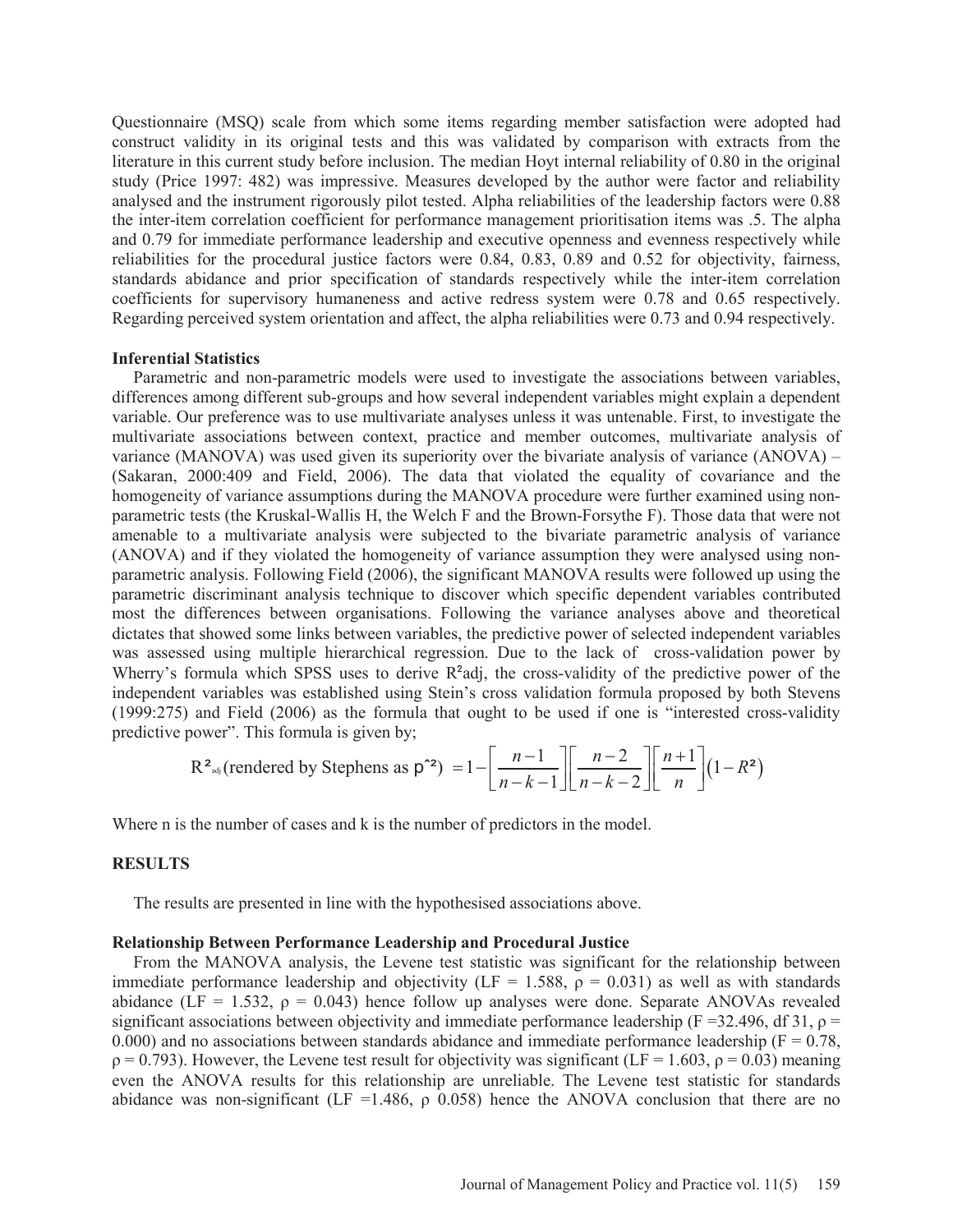associations between differences in immediate leadership and standards abidance can be relied on. Nevertheless, a follow up non-parametric Kruskal-Wallis test was conducted while for both objectivity and standards abidance, since the Levene significance level for standards abidance was borderline ( $\rho$  = 0.058). The results are reported in Table 2.

| <b>Procedural justice factors</b> | <b>Immediate</b><br>performance                | <b>Even executive</b> | <b>Prioritization</b><br>of performance |
|-----------------------------------|------------------------------------------------|-----------------------|-----------------------------------------|
|                                   | leadership <sup>1</sup>                        | openness <sup>2</sup> | management <sup>3</sup>                 |
| Objectivity                       | $(32.49)$ ***<br>$[1.588]$ *<br>${201.91}$ *** | [0.91]                | [0.36]                                  |
| Fairness                          | [1.29]                                         | [1.47]                | [1.23]                                  |
| Standards abidance                | (.79)<br>$[1.53]*$<br>${29.231}$               | [1.57]                | [0.88]                                  |
| Supervisory humaneness            | [1.43]                                         | [0.87]                | [0.80]                                  |
| Prior standards specification     | [1.44]                                         | [0.84]                | [0.83]                                  |
| Active redress system             | [1.28]                                         | [0.91]                | [0.73]                                  |

**TABLE 2 RELATIONSHIP BETWEEN LEADERSHIP AND PROCEDURAL JUSTICE**

<sup>1</sup> Box's test statistic for the contrast of procedural justice factors by immediate performance leadership is 465.74 while Pillai's trace is 1.59\*\*\*. ² Box's test statistic for the contrast of procedural justice factors by even executive openness is 510.82 while Pillai's trace is 0.643\*\*\*

<sup>3</sup> Box's test statistic for the contrast of procedural justice factors by prioritization of performance management is 103.44 while Pillai's trace is 0.304\*\*\*; \* p < .05; \*\* p < .01; \*\*\* p < .001; (F): Parametric ANOVA test; [LF]: Levene test statistic and {H}: Non-parametric Kruskal-Wallis test statistic

 From Table 2, highly significant associations were noted between performance leadership and differences between the organisations in procedural justice. All the leadership factors (immediate performance leadership, executive openness and evenness and honest executive prioritisation of performance management) showed highly significant associations with procedural justice factors (objectivity, fairness, supervisory humaneness, prior standards specification and active systems for redress). No significant associations were found between immediate performance leadership and standards abidance (H = 29.231,  $\rho$  = .581). These findings support the hypothesis that performance leadership is significantly associated with procedural justice.

 Follow up discriminant analysis was conducted to ascertain how important the relationship between the dependent variables is in explaining organisational differences in performance leadership. The results reported in Table 3 indicate that the observed difference between organisations in immediate performance leadership is impacted on most (89.8 percent) by the accompanying practice of objectivity, prior standards specification and fairness since it is between these factors that the sharpest difference occurs (Field, 2006). From function 1 which contributes 83.5 percent, it is clear that the difference between objectivity and prior standards specification is highly significant and the sharpest ( $r = 997$ ,  $\rho = 0.00$  and  $\alpha$  = .104,  $\rho$  = .000 respectively), while at function 2 which contributes 6.3 percent, the difference between fairness and prior standards specification is significant and the sharpest (r = - .740,  $\rho$  = .012 and r = .664,  $\rho$  = .012 respectively).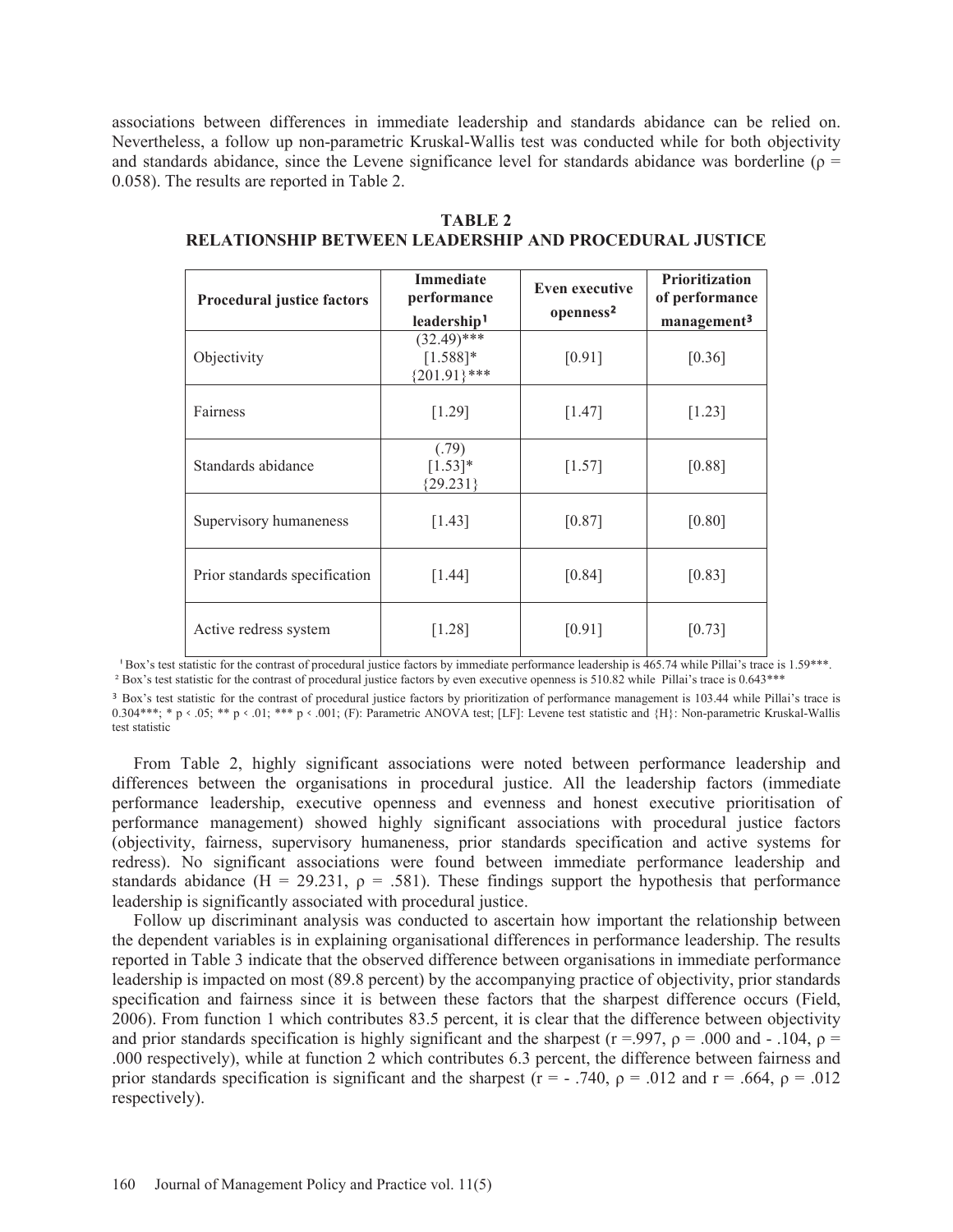Discriminants for executive even openness (Table 4) still show the importance of objectivity ( $r = .535$ ,  $\rho$  < .001) in the group differences observed. Since the sharpest difference is between objectivity and active redress system ( $r = 0.256$ ,  $\rho \le 0.001$ ), we may conclude it is the difference between these factors that contributed significantly to the differences between the groups. Fairness ( $r = .385$ ,  $\rho < .001$ ) and prior standards specification ( $r = .301$ ,  $\rho < .001$ ) make moderate but highly significant contributions to this combination (function 1) which accounts for 57% of the effect. The relationship between fairness (.417) and prior standards specification (– .629), function 2 contributes 19.5% of the observed effect since this is where the sharpest difference occurs for this function which is also significant ( $p = .012$ ).

# **TABLE 3 DISCRIMINANT ANALYSIS OF PROCEDURAL JUSTICE FACTORS BY IMMEDIATE LEADERSHIP**

|                 |                         |                  |      | <b>Standardised coefficients</b> |                                     |          |                                 |             | <b>Structure matrix</b> |                          |                                        |  |
|-----------------|-------------------------|------------------|------|----------------------------------|-------------------------------------|----------|---------------------------------|-------------|-------------------------|--------------------------|----------------------------------------|--|
| <b>Function</b> | % variance<br>explained | Wilk's<br>Lambda | Sig. | Objectivity                      | specification<br>standards<br>Prior | Fairness | ress<br>red<br>system<br>Active | Objectivity | Fairness                | Active redress<br>system | specification<br>é<br>standar<br>Prior |  |
|                 | 83.5                    | .075             | .000 | .997                             | $-.104$                             | .046     | .025                            | .992        | .249                    | .200                     | .064                                   |  |
| 2               | 6.3                     | .429             | .012 | .187                             | .664                                | $-.740$  | $-.244$                         | .074        | $-.659$                 | $-.386$                  | .512                                   |  |

**TABLE 4 DISCRIMINANT ANALYSIS OF PROCEDURAL JUSTICE FACTORS BY EXECUTIVE EVENNESS** 

|                 |                                        |                  |      | <b>Standardised coefficients</b> |          |                                     |                             |             | <b>Structure matrix</b> |                                 |                                        |  |
|-----------------|----------------------------------------|------------------|------|----------------------------------|----------|-------------------------------------|-----------------------------|-------------|-------------------------|---------------------------------|----------------------------------------|--|
| <b>Function</b> | $\frac{0}{0}$<br>variance<br>explained | Wilk's<br>Lambda | Sig. | Objectivity                      | Fairness | specification<br>standards<br>Prior | redress<br>system<br>Active | Objectivity | Fairness                | redress<br>system<br>٥<br>Activ | specification<br>é<br>standar<br>Prior |  |
|                 | 57.0                                   | .486             | .001 | .535                             | .385     | .301                                | .256                        | .769        | .702                    | .623                            | .421                                   |  |
| 2               | 19.5                                   | .714             | .802 | $-.494$                          | .417     | $-.626$                             | $-.398$                     | $-.390$     | .097                    | $-.257$                         | .617                                   |  |

 Discriminating procedural justice factors by prioritisation of performance management (Table 5), function 1 to which objectivity ( $r = .612$ ) was again the biggest contributor followed by fairness ( $r = .521$ ) was significant at the  $\rho = .003$ . The importance of objectivity and fairness to group discrimination was confirmed by the use of structure matrix analysis which returned even larger coefficients (.82 and .76 respectively). This function contributed 71.8 percent of the observed differences between groups. Prior standards specification ( $r = .309$ ,  $\rho = .003$ ) contributed moderately. It is noted, however, that following the theory on interpreting discriminant function coefficients (Bargman, 1970; Bray and Maxwell, 1985 and Field, 2006) active redress system was important because with a highly significant r of –  $.074$ ,  $\rho$  =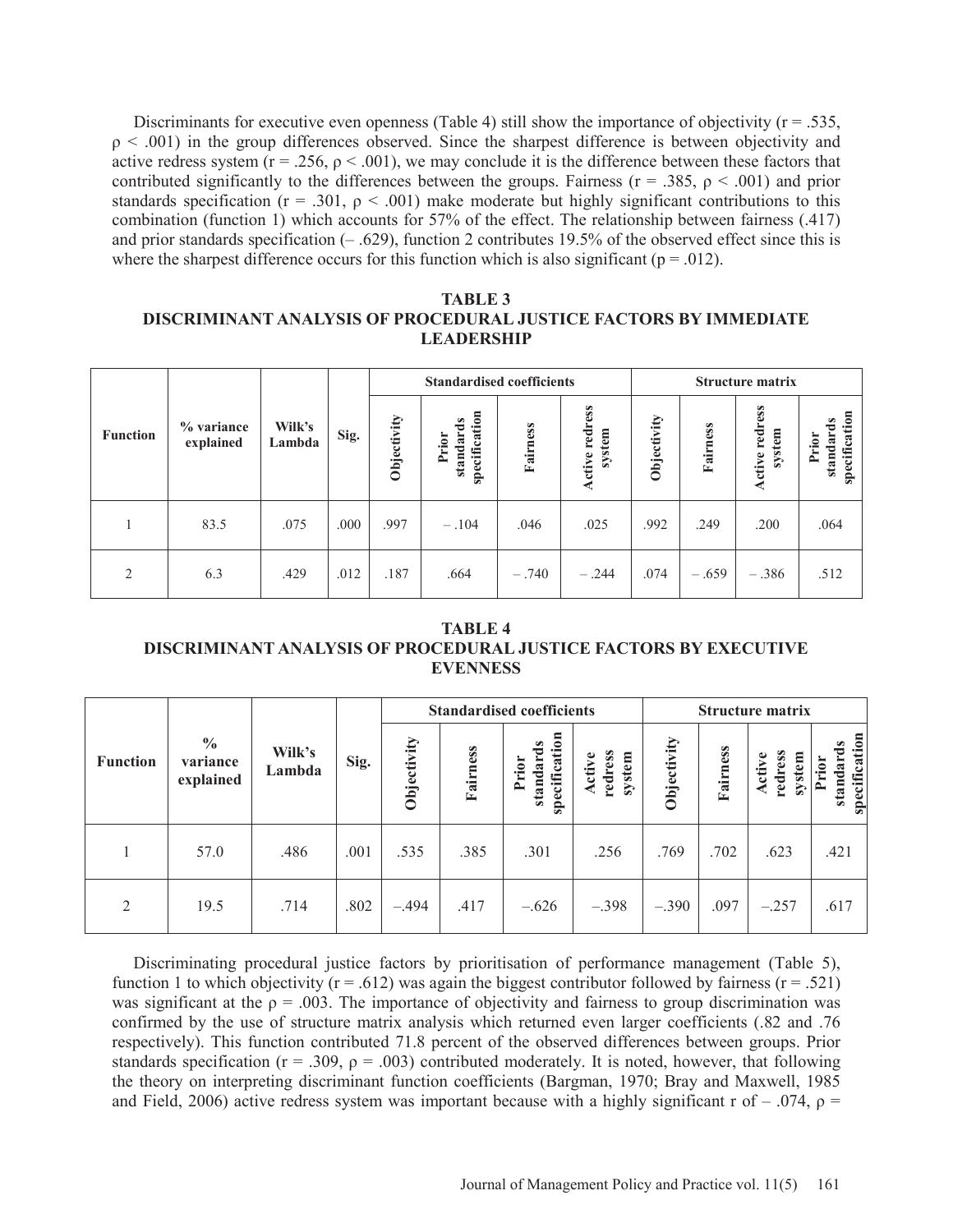.003, it presents the sharpest difference with objectivity and it appears it is the difference between these two factors which differentiated the organisations. Supervisory humaneness may be considered important though not significant because following the discriminant analysis theory above, it cannot be ignored due to its large coefficient of .785.

| TABLE 5                                                               |
|-----------------------------------------------------------------------|
| DISCRIMINANT ANALYSIS OF PROCEDURAL JUSTICE FACTORS BY PRIORITISATION |
| <b>OF PM</b>                                                          |

|                |                                                  |               |      | <b>Standardised coefficients</b> |          |                           |                                         | <b>Structure matrix</b>  |             |                 |                          |                           |                                  |
|----------------|--------------------------------------------------|---------------|------|----------------------------------|----------|---------------------------|-----------------------------------------|--------------------------|-------------|-----------------|--------------------------|---------------------------|----------------------------------|
| Function       | explained<br>variance<br>$\mathcal{S}_{\bullet}$ | Wilk's Lambda | Sig. | Objectivity                      | Fairness | humaneness<br>Supervisory | <b>Prior standards</b><br>specification | Active redress<br>system | Objectivity | Fairness        | Active redress<br>system | humaneness<br>Supervisory | Prior standards<br>specification |
| 1              | 71.8                                             | .719          | .003 | .612                             | .521     | .015                      | .309                                    | $-.074$                  | .820        | .76<br>$\Omega$ | .458                     | .09<br>$\overline{3}$     | .436                             |
| $\overline{2}$ | 11.6                                             | .905          | .923 | .233                             | .625     | .785                      | $-.536$                                 | $-.269$                  | .138        | .33<br>9        | $-.110$                  | .68<br>$\theta$           | $-.358$                          |

 In summary, the above analyses indicate highly significant associations between immediate performance leadership and objectivity, fairness, supervisory humaneness, prior standards specification and active redress system. Highly significant associations also exist between executive evenness and openness and procedural justice as well as between prioritisation of performance management and procedural justice.

Further, the discriminant analyses point to the following significant associations;

- (a) Effective immediate performance leadership is shaped by objectivity, prior standards specification and fairness,
- (b) Specifically, objectivity jointly with prior standards specification contributes more (83.5%) to effective immediate performance leadership than fairness jointly with prior standards specification (6.3%). In the first combination, objectivity plays a bigger role (.997) relative to prior standards specification (.104) while in the second combination, fairness and prior standards specification contribute nearly similar proportions (.740 and .664 respectively).
- (c) Executive evenness and openness is shaped to a greater extent (57%) by the difference between objectivity and the existence of an active system for redress of unjust decisions. Objectivity was found to contribute more (.535) than an active system for redress (.256). Fairness (.385) and prior standards specification (.301) also make moderate contributions to this combination. The relationship between fairness (.417) and prior standards specification (– .629), function 2 contributes 19.5% of the observed effect since this is where the sharpest difference occurs for this function which is also significant ( $p = .012$ ). This contribution is, however, not significant.
- (d) Prioritisation of performance management in organisations is significantly impacted by the relationship between objectivity ( $r = .612$ ) and supervisory humaneness as it is in this relationship that the sharpest difference occurs (.612 – .015). The combination of objectivity ( $r = .612$ ), fairness ( $r =$ .521), prior standards specification (.309) and supervisory humaneness (.015) contribute 71.8% to effective prioritisation of performance management in the organisations studied. As argued above following discriminant analysis theory, supervisory humaneness is important though not significant due to its large coefficient of .785 under function 2 which accounts for 11.6% (table 5).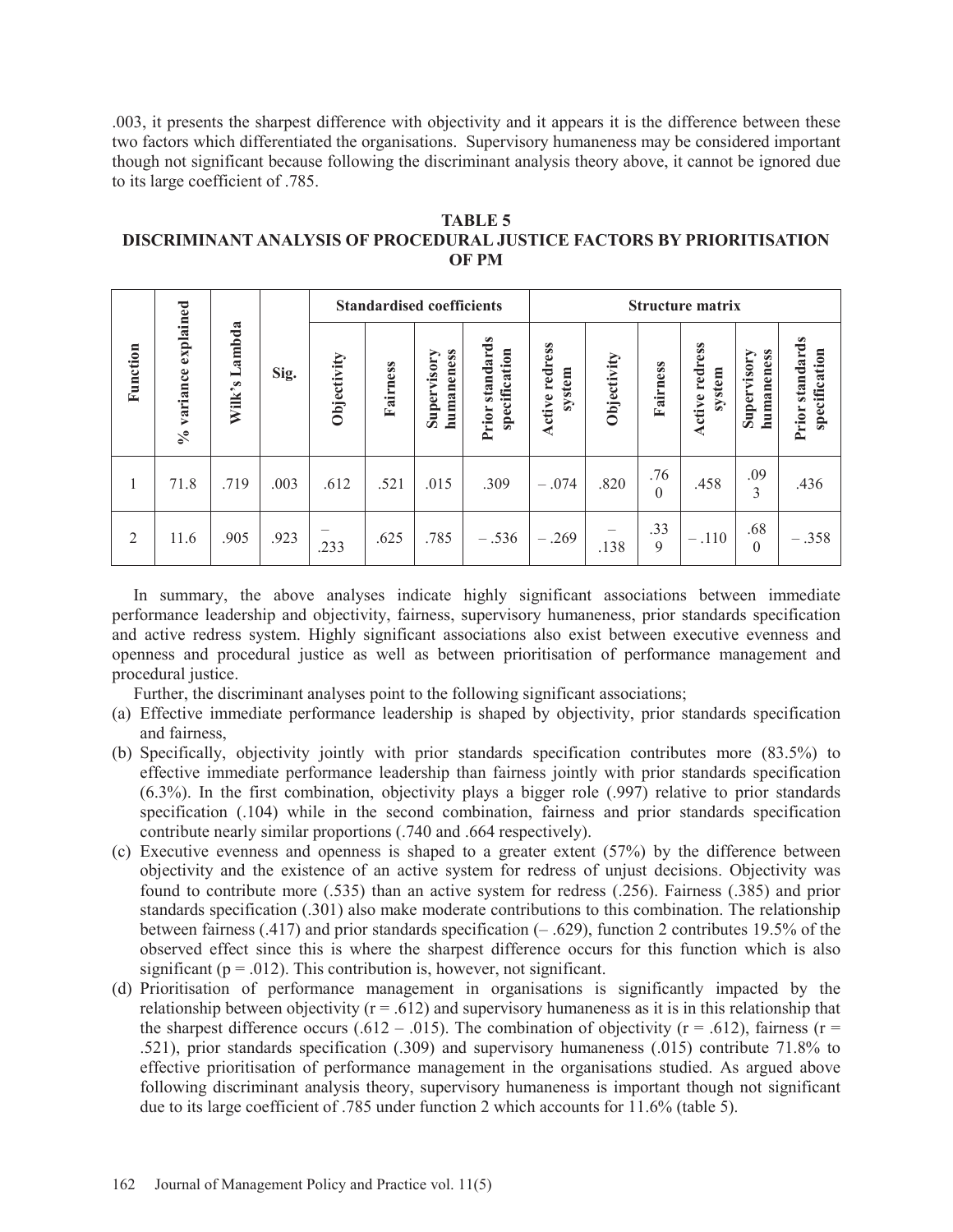#### **Associations Between Leadership and Perceived System Orientation**

 The regression analysis results (Table 3) indicated that immediate performance leadership explains 20.7% of perceived system orientation. Inclusion of honest executive prioritization of performance management and executive even openness into the equation (model 2), improves the explanatory power by 3.5% to 24.3%.

From the R<sup>2</sup>adj statistics, it is clear the shrinkage from  $R^2$  is 0.3% and 0.9% for models 1 and 2 respectively indicating very good generalisability. The cross validity of model 2 is also very good given that the validated value of  $R^2$ adj of 0.221 is very close to the observed value of 0.233. The Durbin-Watson value of 2.104, albeit greater than 2, is still acceptable as it is very close to 2 meaning the assumption of independent errors is tenable. The F ratio for the two models is greater than 1 and highly significant (64.726 and 26.162 respectively both at the  $\rho = .000$  level) meaning it has not occurred by chance and the model is far better at predicting perceived system orientation than using the mean. From the progressive shrinkage in F, it appears model 1 is a better fit than model 2.

#### **TABLE 6**

## **HIERARCHICAL REGRESSION OF PERFORMANCE LEADERSHIP VARIABLES ON PERCEIVED SYSTEM ORIENTATION**

| <b>Leadership factors</b>          | <b>Model 1</b>                                | <b>Model 2</b>                         |
|------------------------------------|-----------------------------------------------|----------------------------------------|
| Constant                           | (0.591)<br>6.150                              | (0.737)<br>4.947                       |
| Immediate performance leadership   | (0.026)<br>0.207<br>${8.045}$ ***<br>$-453$ ] | (0.029)<br>1.66<br>${5.650}$<br>[.364] |
| Executive honest prioritization of |                                               | (0.105)<br>0.287                       |
| performance management             |                                               | ${2.724}$ **<br>[.178]                 |
| Executive even openness            |                                               | 0.039<br>(0.052)                       |
|                                    |                                               | $[.051]$<br>${739}$                    |
| $R^2$                              | .207                                          | .242                                   |
| $R^2$ adjusted                     | .204                                          | .233                                   |
| $\Delta$ R <sup>2</sup>            |                                               | .035                                   |
| F                                  | 64.726***                                     | 26.162***                              |
| ΔF                                 | $64.726***$                                   | $5.663***$                             |

Unstandardized regression coefficients and their standard errors (S $\epsilon$  B); standardized regression coefficients [ $\beta$ <sup>*i*</sup>] and their t-values  $\{\text{in braces}\}$  \*  $\rho \le .05$ ; \*\*  $\rho \le .01$ ; \*\*\*  $\rho \le .001$ ; Durbin-Watson = 2.104

#### **Associations Between Perceived System Orientation and Affect**

 For the relationship between perceived system orientation and affect, the bivariate analysis of variance (ANOVA) was used and the results indicate that perceived system orientation had a significant effect on member affect for performance management  $F(12, 236) = 5.091$ ;  $p = .000$ ;  $w = .5$ . It can thus be concluded that there was a significant and large effect of perceived system orientation on member affect for performance management. Indeed, a simple regression of perceived system orientation on member affect for the performance management system indicates that perceived system orientation significantly explains 16.5% of affect. The generalisability of this finding is good given shrinkage of only 0.4% and the cross validity is superb given that the  $R^2$ adj obtained by Stein's formula is 0.162 compared to the observed R² of 0.165, a difference of merely 0.003 or 0.3%. The F ratio is large at 48.847 and is highly significant. The Durbin-Watson statistic of 1.562 is of the acceptable magnitude as it tends towards 2 confirming the tenability of the assumption of independent errors (that is, that the residual terms are uncorrelated) which is important for generalisation of conclusions from a sample (Field, 2006).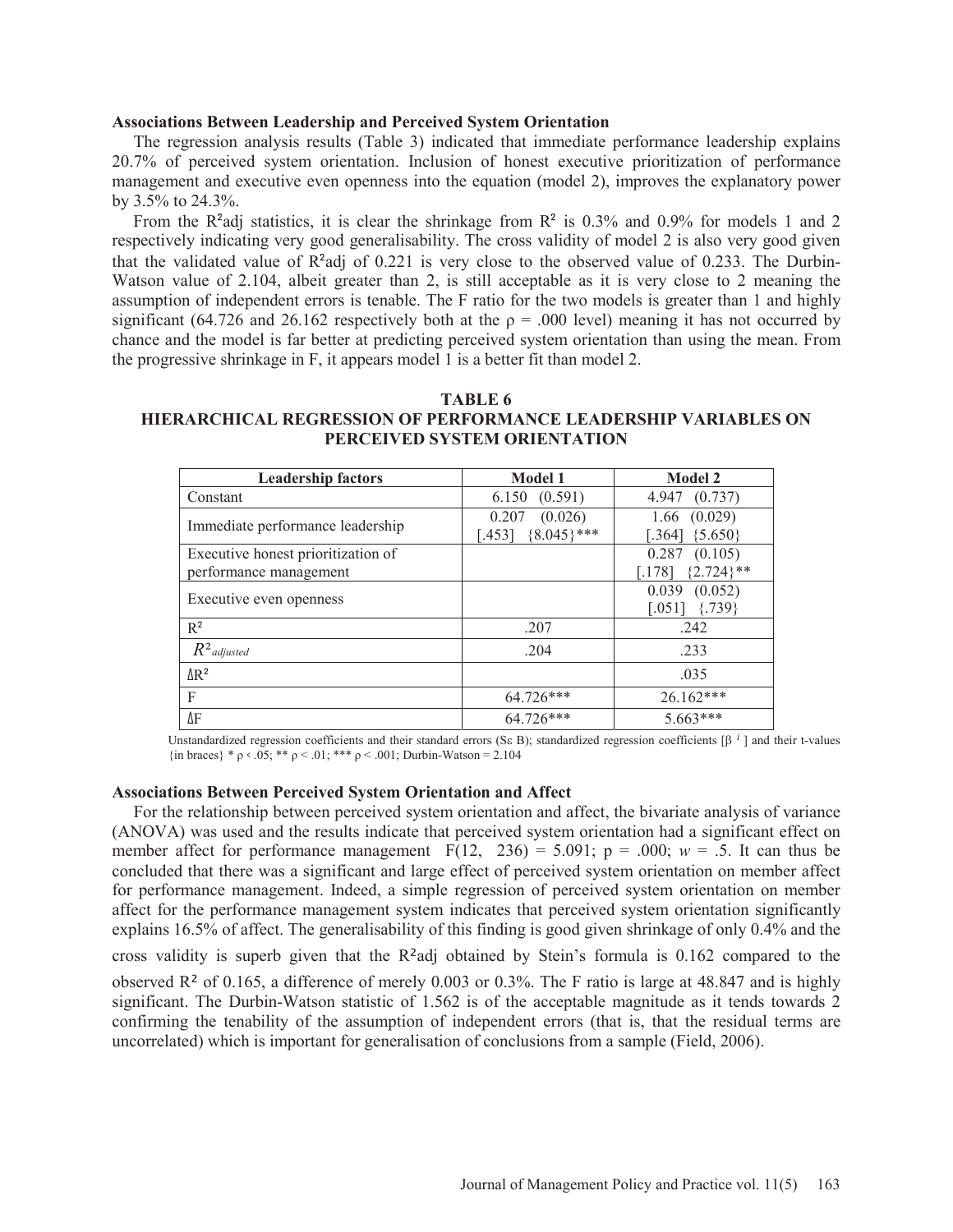#### **DISCUSSION**

#### **On the Relationship Between Leadership and Procedural Justice**

 The lack of association between performance leadership and standards abidance in the findings above was unexpected given that immediate leadership actualizes performance management elements for direct reports through agreements of goals, standards, informal reviews and formal reviews. Hence the logical expectation was for immediate leaders to be at the front line of standards abidance. In other words, perceptions of abidance or non-abidance to standards were conceptualised to be formed in the interactions with immediate supervisors and managers. Regarding associations between the other two leadership factors (executive openness and evenness as well as prioritisation of performance management in organisations) and standards abidance, it appears top executive leadership has much more to do with standards abidance in organisations than immediate performance leaders who are usually middle managers downwards. The highly significant associations between executive evenness and openness and standards abidance as well as between prioritisation of performance management and standards abidance show that evenness, openness and prioritisation of performance management at the top levels of organisations had a lot to do with abidance to standards in them. Cast differently, if there is abidance to standards at the top levels, it would necessarily permeate to lower levels. Conversely, if the top echelons do not abide by the set standards or do not champion them and do not show a commitment to them, the lower levels are unlikely to abide and this may explain the apparent insignificance of immediate performance leadership in relation to standards abidance. This finding is in line with the literature on the functions of leadership which posits that a major role of leadership is symbolizing or living the vision and hence setting an example for others to follow (Magoola, 1995/1996; Iaccoca and Iaccoca, 1984 and Challef, 1995). From this perspective, if top executives do not symbolize abidance to standards, middle level and lower level managers will not abide. The literature on organisational justice in Africa is also supportive of these findings. Beugre (1983/2002) and Jones *et al.*, (1996) for instance found that there was placement of high premium on procedural and interactional justice by subordinates in Ivory Coast and Botswana respectively where managers showing respect, courtesy, consideration, shaking hands with subordinates, seeking subordinates' inputs, empathizing with subordinates in personal problems and allowing subordinates to challenge unfair decisions (active redress in this study) were rated as most effective by subordinates.

 From the above analyses, highly significant associations were found between immediate performance leadership and five out of the six procedural justice factors (specifically objectivity, fairness, supervisory humaneness, prior standards specification and active redress system) as well as between procedural justice and two of the three performance leadership factors (executive evenness and openness as well as prioritisation of performance management). These findings are in line with the leadership literature which posits that leadership engenders participative and open communication systems (Kouzes and Posner, 1987; Kanter, 1983/1989; Sayles, 1993; Magoola, 1995/1996; Barret, 1998; Hughes *et al.*, 1999 and Senge, 1999). For procedural justice requirements of consultation; listening to subordinates through two way communication channels and availing employees avenues for challenging and rebutting unfair evaluations to occur (Cropanzano and Greenberg, 1997; Williams, 1998 and Bolino *et al.*, 2002) participative and open communication systems are a prerequisite. Further, from the discriminant analyses, the establishment of the magnitude of contribution of various procedural justice factors to specific performance leadership variables is instructive. First, specification of the nature of the links between effective performance leadership and procedural justice has been done. Secondly, most studies use ANOVA (Field, 2006) yet multiple ANOVA tests, using one dependent variable at a time bias the results (Sekaran, 2000). By using MANOVA, this study circumvented this bias by simultaneously testing all the dependent variables. Moreover MANOVA generates additional important information regarding relationship between dependent variables (Field, 2006) as demonstrated by the findings of this study. An additional contribution of this study was following up significant MANOVA with discriminant analysis enabling the identification of the dependent variables that contribute to the concrete manifestation of the independent variables of interest. From the discriminant analysis findings, linear models that highlight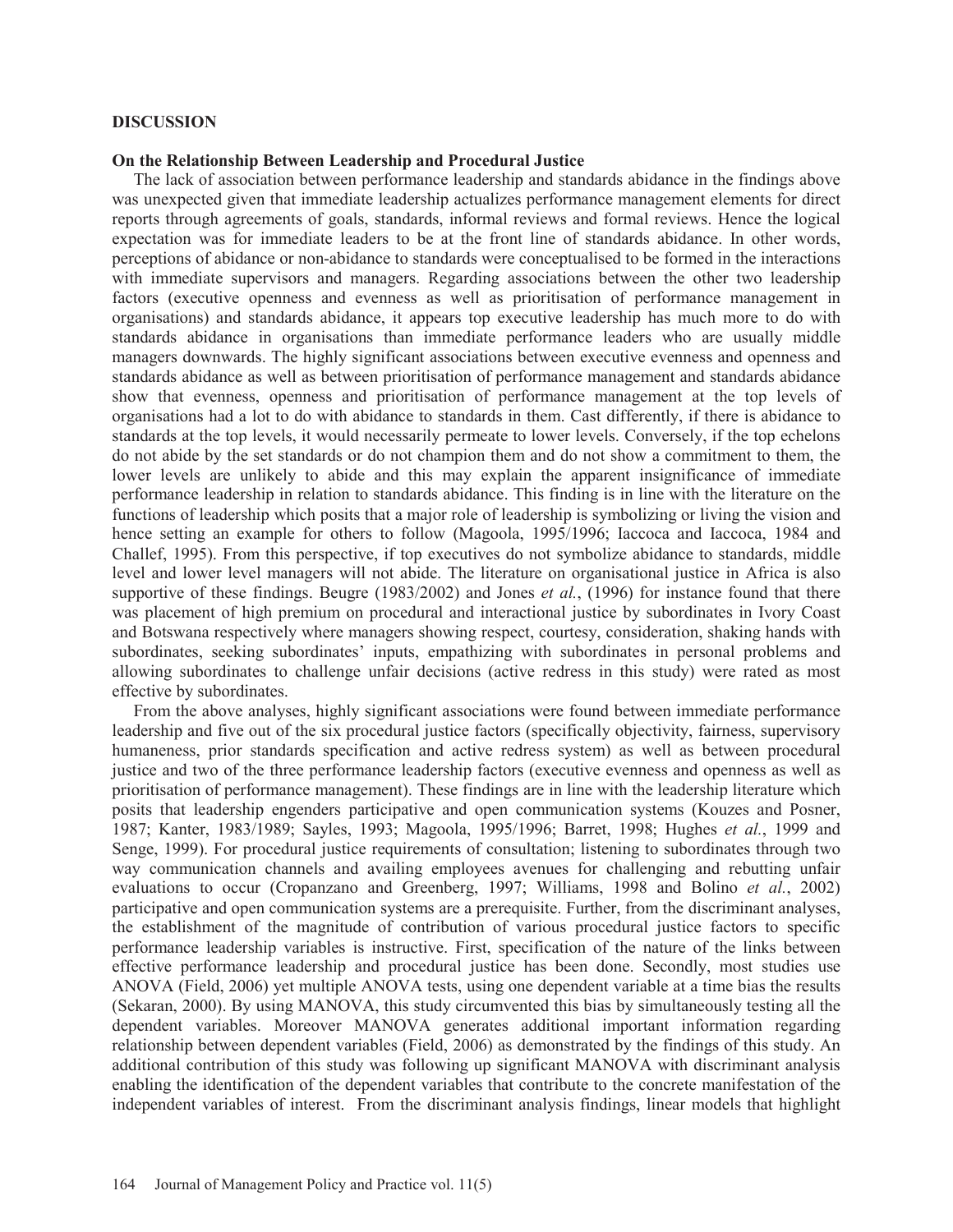the magnitude of the contribution of each procedural justice factor's contribution to the effectiveness of performance leadership can be constructed. It is thus possible to construct specific models for the contribution of procedural justice factors to effective performance leadership in organisations;

(a) For contribution to immediate performance leadership, two models can be constructed;

Model 1 corresponding to function 1 which was found to significantly contribute 83.5% ( $p = .000$ ), may be constructed in the following terms;  $V_1 = b_0 + b_0$  *b b b b b b priorspec*  $+ b_3$  *fairness*  $+ b_4$  *activeredress*, Where *b*<sup>0</sup> is the intercept and the b-values are the weights of the relative contribution of each dependent variable. Hence in concrete terms from the findings of this study, the two models are;

Model 1 from function 1:  $V_1 = b_0 + .997$  objectivity  $+ .104$  priorspec  $+ .046$  fairness  $+ .025$  activeredress

Model 2 from function 2, contributing  $6.3\%$  (p = .012) is;  $V_1 = b_0 + .740$  fairness  $+ .664$  priospec  $+ .244$  activeredress  $+ .187$  objectivity

- (b) On executive openness and evenness, one function accounting for 57% was significant at the .001 level hence;  $V_1 = b_0 + .535$  objectivity  $+ .385$  fairness  $+ .301$  priorspec  $+ .256$  activeredress
- (c) For prioritisation of performance management, one function accounting for 71.8% was significant at the .003 level hence;  $b_0 + .612_{\text{objective}} + .521_{\text{fairness}} + .309_{\text{priospec}} + .015_{\text{humaneness}}$

The above models have theoretical, empirical research and practical management implications. Theoretically, they specify the contribution of particular procedural justice factors to the effectiveness of particular performance leadership factors. As a pointer to further research, the models can be empirically tested and this may lead to further theorization. The good generalisability and cross-validity of the models means they can be replicated using different samples (Field, 2006). Lastly, the models may be used in implementing practical management interventions in organisations as they may inform management practitioners on some of the procedural pathways to effective performance leadership.

 The performance leadership-perceived system orientation regression analysis (table 3) indicated that immediate performance leadership explains 20.7% of perceived system orientation and prioritization of performance management together with executive evenness and openness explains only 3.5%. The first model apart from explaining a bigger proportion of the effect of leadership on member perceptions about performance management practice was found to be a better fit than model 2 meaning immediate performance leadership is more important in shaping member perceptions of performance management. The additional finding that perceived system orientation has a significant and large effect on member affect for performance management practice points to the importance of lower and middle management in shaping member perceptions and hence the success of performance management. Arguably, workplaces that have effective lower and middle managers are strongly advantaged regarding successful performance management and may have an advantage over competitors. Since organisational success in part depends on successful performance management and national success is an aggregate of organisational success as argued in the introduction to this paper, it is arguable that a movement from performance management to performance leadership is an important step in Africa's development agenda. This may be done by tailoring training and development programmes to the growth of lower and middle level leadership hence creating leadership ecologies (Senge, 1999) in Africa's organisations. An important element in these programmes may be an emphasis on the centrality of organisational justice, specifically procedural justice. Yet, following Gatley *et al.* (1996), this may have to begin with social justice at national level as injustice at that level necessarily spills into organisations.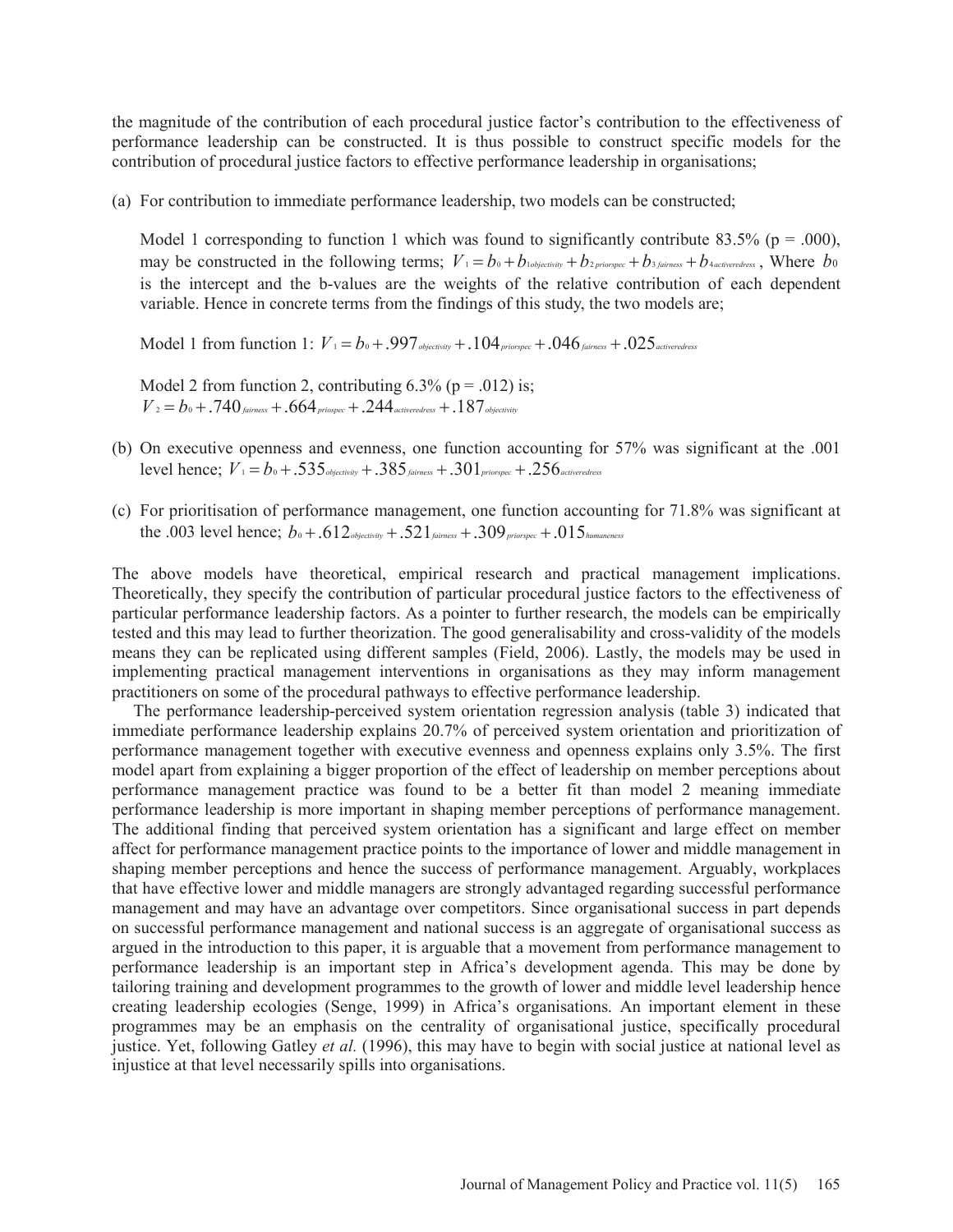## **CONCLUSION**

 This paper explored three different associations theorised to lead positive member perceptions and affect regarding performance management practice. These associations are performance leadership and procedural justice, performance leadership and perceived system orientation and performance leadership and member affect for performance leadership practice. The findings pointed to a specification of the linkages between particular performance leadership and particular procedural justice factors. Using discriminant analysis, the magnitude of the significant contribution of each procedural justice factor to each leadership factor has been established. Combining the three levels of associations (performance leadership-procedural justice; performance leadership-perceived system orientation and perceived leadership-member affect), it is argued that for organisations in Africa to excel, it appears they have to begin by paying particular attention to creating leadership ecologies particularly at lower and middle levels and the promotion of organisational justice, particularly procedural justice.

Note: This paper was originally written for the International Academy of African Business & Development Conference at Munyonyo, Kampala Uganda; May, 2009.

## **REFERENCES**

Adams, J. S. (1965).Inequity in Social Exchange. In L. Berkowitz (Ed.).*Advances in Experimental Psychology*, 2, 267 – 299. New York: Academic Press.

Ahmed, S. (1999), *The emerging measure of effectiveness for human Resource management; An exploratory study with performance Appraisal*, The Journal of Management Development, 18, (6), 543- 556. MCB University Press.

Armstrong M (2001), A Handbook of Human Resource Management Practice, London: Kogan Page.

Armstrong, M. (2006), Performance management: Key strategies and practical guides, (3<sup>rd</sup> ed.), London: Kogan Page.

Austin, J.T., Villanova, P., and Hindman, H.D. (1995), Legal requirements and technical guidelines involved in implementing performance appraisal systems. Ferris, G.R. and Buckley, M.R. (Eds.), *Human Resources Management: Perspectives, Context, Functions and Outcomes,* Englewood Cliffs, NJ: Prentice Hall.

Beer, M. (1980), Organisation change and development: A systems view. Illinois; Scoff, Foresman.

Bernadin, H.J., Kane, J.S., Ross, S., Spina, J.D. and Johnson, D.L. (1995), Performance appraisal, design, development and implementation. In Ferris, G.R., Rosen, S.D. and Barnum, D.T. (Eds.), *Handbook of Human Resource Management,* Cambridge, MA: Blackwell.

Bernardin, J.H. and Rusell, J.E.A. (1998), Human Resource Management. New York: McGraw-Hill.

Beugre. C. D. (2002), Understanding organisational justice and its impact on managing employees: an African perspective, *International Journal of Human Resource Management*, 13 (7), 1091-1104.

Bolino, M.C., Turnley, W.H. and Bloodgood, J.M. (2002), Citizeship behaviour and the creation of social capital in organisations, *Academy of Management Review,* 27 (4), 505-522.

Challeff, I. (1995), The courageous follower, San Franscisco, CA: Berrett-Koehler Publishers.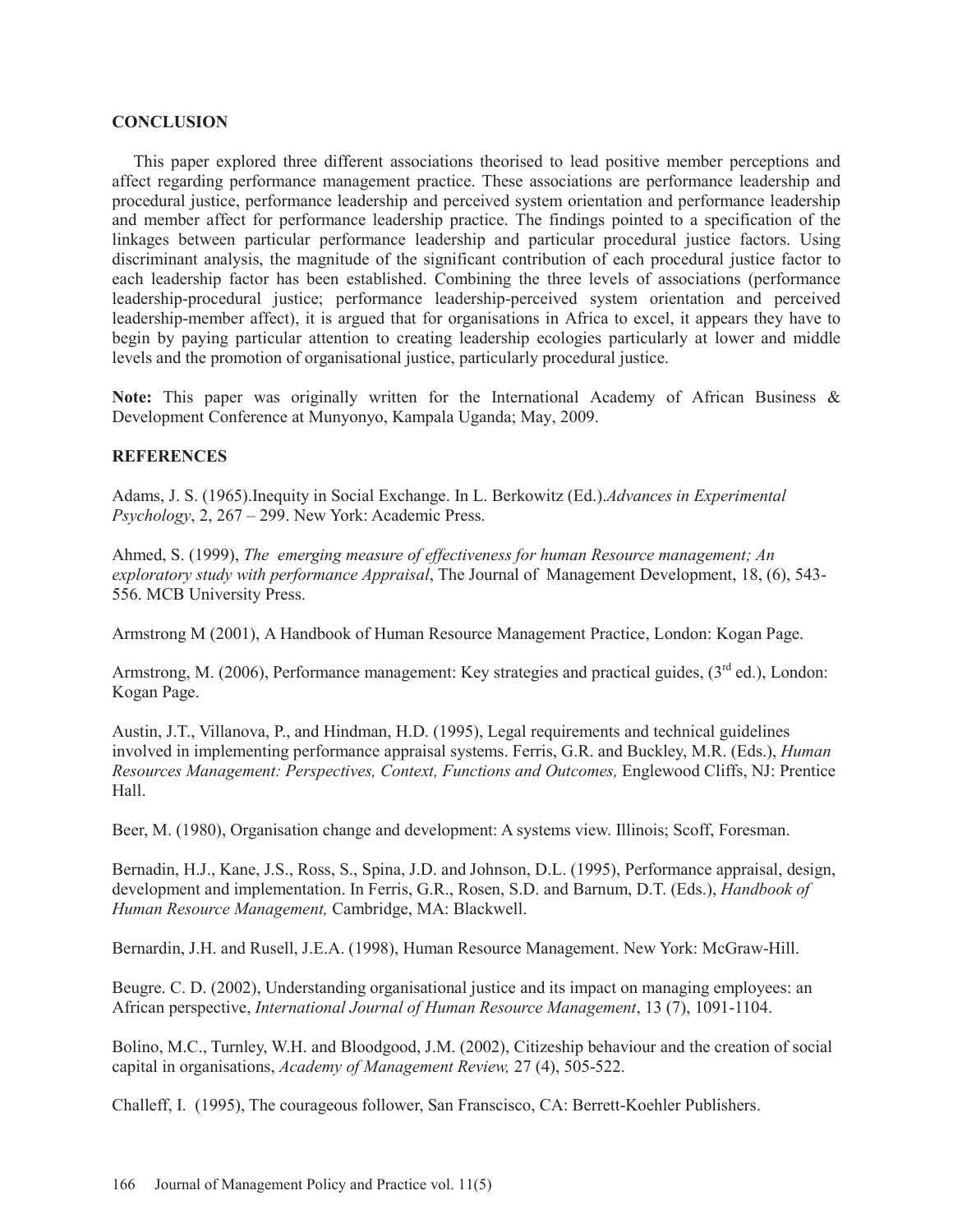Cropanzano, R. and Folger, R. (1996), Procedural Justice and Worker Motivation. In Steers, R.M., Porter, L.W. and Bigley, G.A. (Eds.), *Motivation and Leadership at Work,* pp. 72 – 83, New York: McGraw-Hill.

Cropanzano, R. and Greenberg, J. (1997), Progress in organisational justice: Tunnelling through the maze. In C.L. Cooper and I.T. Robertson (eds.), *International review of industrial.* 

Field, A. (2006), Discovering statistics using SPSS, London: Sage Publications.

Flapper, S.D.P., Leonard. F. and Stoop, P.P.M. (1996), Towards consistent performance management systems. In *International Journal of Operations and Production Management,* 16 (7), 27-37.

Folger, R. and Greenberg, J. (1985), Procedural justice: An interpretive analysis of personnel Systems. In Rowland K. and Ferris G. (eds), *Research in personnel and human resources management*, Vol. 3, Greenwich, Conn.: JAI Press.

Folger, R. and Konovysky, M. A. (1989), Effect of procedural and distributive justice on reactions to pay raise decisions. *Academy of Management Journal,* 32, 115-130.

Gatley, S., Lessem, R. and Altman, Y. (1996), Comparative management: a transcultural odyssey, London, McGraw-Hill.

Greenberg, J. (1986), Determinants of perceived fairness of performance evaluations, in *Journal of Applied Psychology,* 71, 340-.

Greenberg, J. (1987), Reactions to procedural injustice in payment distributions: Do the means justify the ends? in *Journal of Applied Psychology,* 72, 55-61.

Hanish, K.A. (1992), The job descriptive index revisited: Questions about the question mark, *Journal of Applied Psychology,* v77, 377-382.

Hughes, R.L., Ginnet, R.C. and Curphy, G.J. (1999), Leadership : Enhancing the lessons of experience. New York: McGraw-Hill.

Iacocca, L. and Novak, W. (1984), Iacocca: An autobiography, New York: Bantam Books.

Jones, M.L., Blunt, P. and Sharman, K.C. (1996), Managerial perceptions of leadership and management in African public service organisations, *Public Administration and Development,* 16, 455-467.

Kane, B., Crawford, J. and Grant, D. (1999), Barriers to effective HRM. In *International Journal of Manpower,* 20, (8), 494-515.

Kanter, R.M. (1983), The Change Masters – Corporate Entrepreneurs at Work. London, Unwin Paperbacks.

Kanter, R.M. (1989), The new managerial work. In *Harvard Business Review,* November-December, 85- 92.

Konovsky, M.A., Folger, R. and Cropanzano, R. (1987), Relative effects of procedural and distributive justice on employee attitudes, in *Representative Research in Social Pychology,* 17, 15-24.